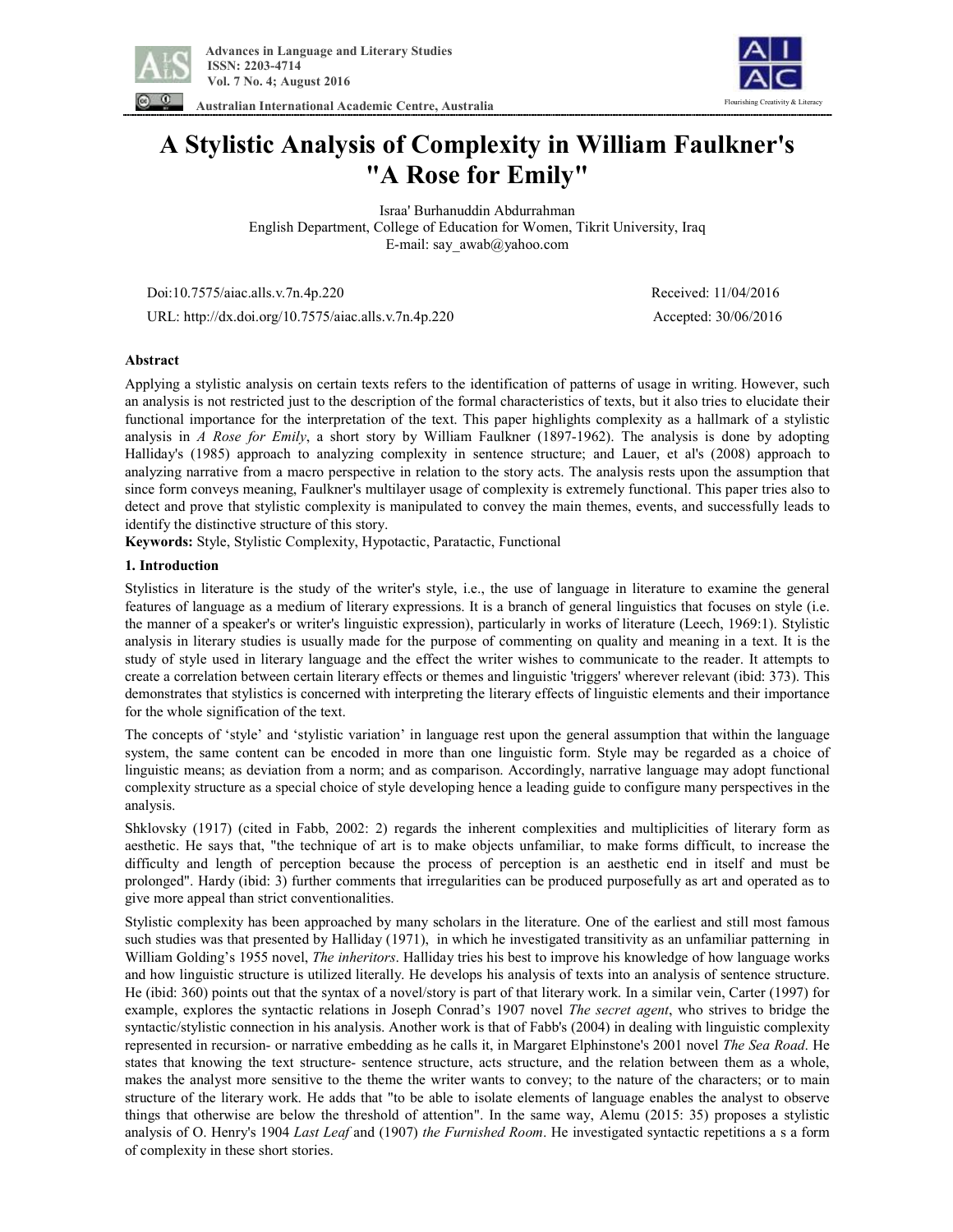In fact, managing up detailed analysis at the micro-linguistic level with a broader view of the communicative context is the aim that many stylistic analyses are after; indeed it is this integrative direction that this paper is after.

# **2. "A Rose for Emily"**

William Faulkner (1870-1932) is one of the most distinguished American writers. His most well-known, most widespread, and most anthologized short story, *A Rose for Emily* (1931) arises the terms 'Southern gothic and grotesque', the types of literature in which the general tone is that of despair, fear, and understated violence. The story is Faulkner's best example of these forms because it holds many dark images: a decaying mansion, a corpse, a murder, a mysterious servant who disappears, and, most horrible of all, as Volpe (2004: 291) comments, 'necrophilia' - an erotic or sexual attraction to corpses.

The central character is Miss Emily Grierson on whom most of the actions and discussions revolve. Miss Emily, as a symbolic character is portrayed in the story as an aristocratic woman. The community highly respects her and considers her as "a tradition, a duty" or, as the anonymous narrator represents her, a 'fallen monument' (Roberts, 1997: 6). This unnamed narrator details the strange circumstances of Emily's life and her odd relationships with her father, her lover, the town of Jefferson, and the horrible secret she hides. http://www.sparknotes.com/short-stories/a-rose-for emily/summary.html. However, the reader is finally shocked by finding out that this woman who is put on a pedestal by her community has not only poisoned her lover and killed him; moreover, she kept his corrupted corpse at her home and maintained sleeping by it. This reflects one of the most basic themes of the story: the unspeakable secrecy of aristocratic conservative class women.

# **3. The Concept of Complexity in Stylistics**

Fabb (2002: 47) and (Clay: 2005, 87) argue that a complex narrative text holds the literary form in a variety of ways which are inherently complex. This complexity is sometimes straightforwardly detected and described in case of nonprojection; however, another kind of complexity would be less transparent to be revealed and described as projected, i.e. purposefully planned. As far as stylistics deals with the variation of style in use, the impact of complexity, whether predictable or not, increases in this regard. Complexity may reveal a lot by implicating sometimes the nature of the characters or hinting at the intended themes at other times. In this respect, many scholars have dealt with complexity in a variety of literary and non-literary texts resulting in the fact that structure complexity relates highly to the semantic intensity of a text. Fabb (2002: 212), accordingly, suggests that literary texts have two types of form: explicit and implicit or generated form. The first type being represented in the explicit meaning of narrative framework, the second in the meaning generated by the form of the literary work which needs to be identified by the reader. Stylistic complexity, as found mainly in the second type, shows itself in various shapes almost are in hierarchical relationship:

# *3.1 Complexity of Sentence*

There have been attempts to argue that a whole narrative is like a whole sentence, and has the same kind of form like a sentence (Fabb, 2002: 212). However, in this paper the story is dealt with as constructed of many sentences, a type which can be detected formally. It manifests itself in sentence structure and sentence length, i.e. it works in tandem with the syntactic structure and the number of words in each sentence.

# 3.1.1 Sentence Structure

Bellard (1992:18) assures that sentence structure is a very 'revealing aspect of style'. To know about the structure of the sentence helps in describing a particular author's style; to recognize a character's behavior; to determine whether this style is formal or informal; and so on. He (ibid.: 40) further suggests that when there is an explicit relation between the stylistic structure and the plot, it will need less inference than if there is a contrastive relation between them leading to a sudden type of complexity. In a similar vein, Jucker (1992: 99) believes that stylistic complexity might result from sentence length which results in turn from pre and post modifications represented in the form of noun phrases. He suggests that such type of complexity requires a kind of inferencing behind the purpose of the author.

Dámová (2007: 48) states that the grammatical constructions of English are 'as distinctive as those of lexis'; and the complexity of sentences which might result out of long sentences, embedded clauses, or the unusual word order flows to the meaning of the text. Wales (2011: 207) and Furlong (2014: 78) also support that stylistic complexity is an important factor that gives rise to implicatures about the sophistication in the author's thoughts; and the variation in syntactic structure can suggest and/or reflect the real associations in the literary work. In fact, sentence complexity is frequently a sign of mental complexity.

In dealing with the complexity of sentence structure, M.A.K. Halliday's (1985) model of language is adopted. Halliday develops a type of grammar which has its effect internationally. His distinct way of handling grammatical explanations has the name of *systemic functional grammar* (*SFG*). He believes that language is the resource of meaning (meaning potential), whose framework is highly systemic and highly related to its content.

In his *SFG*, Halliday (1985: 192-270) uses a special way to treat elements in grammar. According to him a sentence can be interpreted as a **clause complex**: a *head* clause together with other clauses that modify it. The sentence is evolved by expansion outward from the clause. The *predicator* is the most essential constituent of the clause; it is usually the case that the number of clauses in a sentence is equal to the number of predicators in that sentence, for example, the sentence: "He shouted, laughed, cried, and finally fell down the stairs" has *four* clauses, the missing subjects for the three subsequent clauses is understood to be '*he*' in the first clause.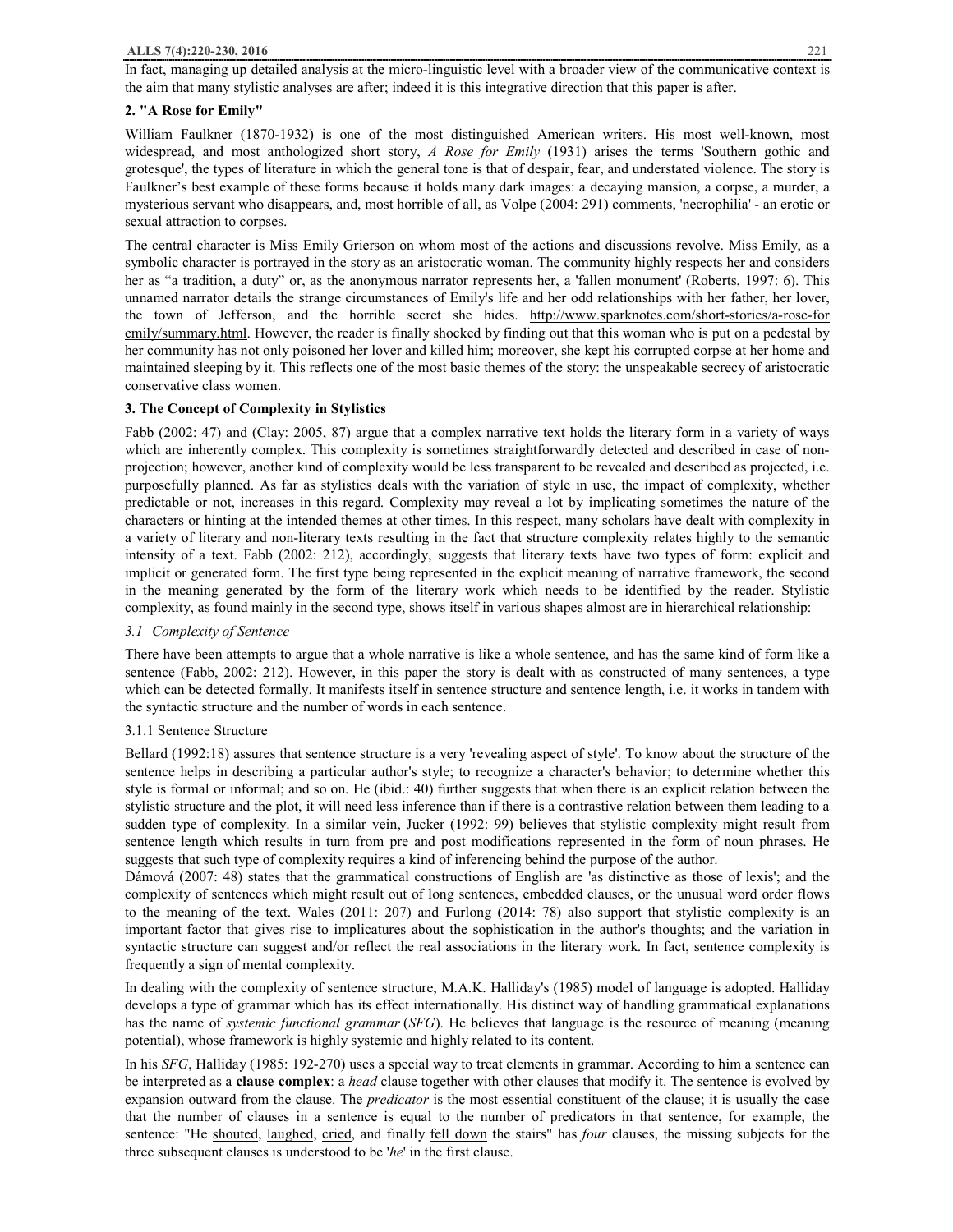

In the *SFG* there are three types of sentences:

**1-** A sentence with only one clause in is called a *simple* or *simplex sentence*.

**2-** A sentence with one or more *independent clauses* following the first clause is known as a *compound sentence*.

**3-** A sentence with one or more *dependent clauses* in relation to the *main clause* is known as a *complex sentence*.

An independent clause is also called a paratactic clause. Likewise, a compound sentence is known as a **paratactic** construction, and the complex sentence a **hypotactic** construction.

Halliday uses the term *primary* clauses for both the initiating clause of a paratactic construction and the main clause of a hypotactic construction; and secondary clauses for both the continuing clause of a paratactic construction and the dependent clause of a hypotactic construction as the following table displays:

|  | Table 1. The structure of compound and complex sentences According to Halliday (1985) |  |  |
|--|---------------------------------------------------------------------------------------|--|--|
|--|---------------------------------------------------------------------------------------|--|--|

|                  | Primary             | Secondary           |
|------------------|---------------------|---------------------|
| Parataxis        | l(initiating)       | $2$ (continuing)    |
| <b>Hypotaxis</b> | $\alpha$ (dominant) | $\beta$ (dependent) |

In table (1), Hypotactic structure is represented by Greek letters the first five of which are:  $\alpha$  - alpha;  $\beta$  - beta;  $\gamma$ gamma;  $\delta$  - delta;  $\varepsilon$  – epsilon which are to be applied to longer embedded sentences with more than one independent clause. Paratactic structure, on the other hand is represented by Arabic numerals.

The initiating and continuing clauses of a paratactic structure can be written as '1 2'. If there is another clause which is paratactically related to the continuing clause, the numbers '1 2 3' are written. The dominant and dependent clauses of a hypotactic structure may also be represented in a similar manner (i.e. ' $\alpha \beta$ ' and ' $\alpha \beta \gamma$ '). It is possible for the secondary clause of a hypotactic structure to precede the primary clause, i.e. ' $\beta \alpha'$  may be correct. It is not possible for the secondary clause of a paratactic structure to come before the primary clause, i.e. '2 1' is incorrect. Secondary clauses in hypotaxis can precede the primary clauses  $1\beta$   $1\alpha$   $2\beta$   $2\alpha$  instead of  $1\alpha$   $1\beta$   $2\alpha$   $2\beta$ :

The parents had more leisure than they had known for years, and they promised wives

 $1α$  1β 2 α and daughters all manners of pleasant excursion as soon as the weather gets better.

 $2β$ 

The representation of the sentence will be:  $1\alpha 1\beta \wedge 2\alpha 2\beta$ . If the order of the sentence is reversed, the representation will be affected:

Other than they had known for years, the parents had more leisure; and as soon as the

 $1\beta$  1  $\alpha$ 

weather gets better they promised wives and daughters all pleasant excursion.

 $2\beta$  2α

Hence, the sentence representation will be:  $1\beta \cdot 1a^2\beta \cdot 2a$ , the ( $\hat{ }$ ) mark is an indicator that one clause follows another in the given order.

3.1.2 Sentence Length

According to Gass (1985: 113), there's a soul in the sentence and length is one of its manifestations. He (ibid: 80) comments that sentence length is one aspect of style that reflects how a language lives on printed pages. Hişmanoğlu (2005: 56) highlights the importance of sentence length in literary works stating that long sentences have to do with perception and interpretation in a way that increases the factor of suspense. This leads further to establish "the tension that is necessary for a genuine exchange of ideas" (ibid).

Olson, et al (1985: 86) state that in English grammar sentence length refers to the number of words in a sentence. Nakagawa and Oquendo (2013: 2) believe likewise and suggest that sentence complexity is based on quantity insofar it affects quality. They also suggest that sentence length, which is measured by the number of its words, is one face of a multi-layered complexity in stylistics. Whereas Patton and Meara (1987: 286), on the other hand, suggest that sentence length is one way of measuring stylistic complexity that is done by considering the number of minor clauses in relation to the number of main clauses. In this work, the first view is adopted.

## *3.2 Complexity of Acts*

The form of a literary text means how the text is structured. Certain forms are internationally agreed at and planned to be modeled in a certain way to fit their purpose or type especially in poetry. However, what matters is the form of acts in narrative, i.e. whether irregular or symmetrical. In this respect, Fabb (2002: 2) claims that literary forms are of different types many of which are types of implied form, i.e., form is at times concerned with other functions rather than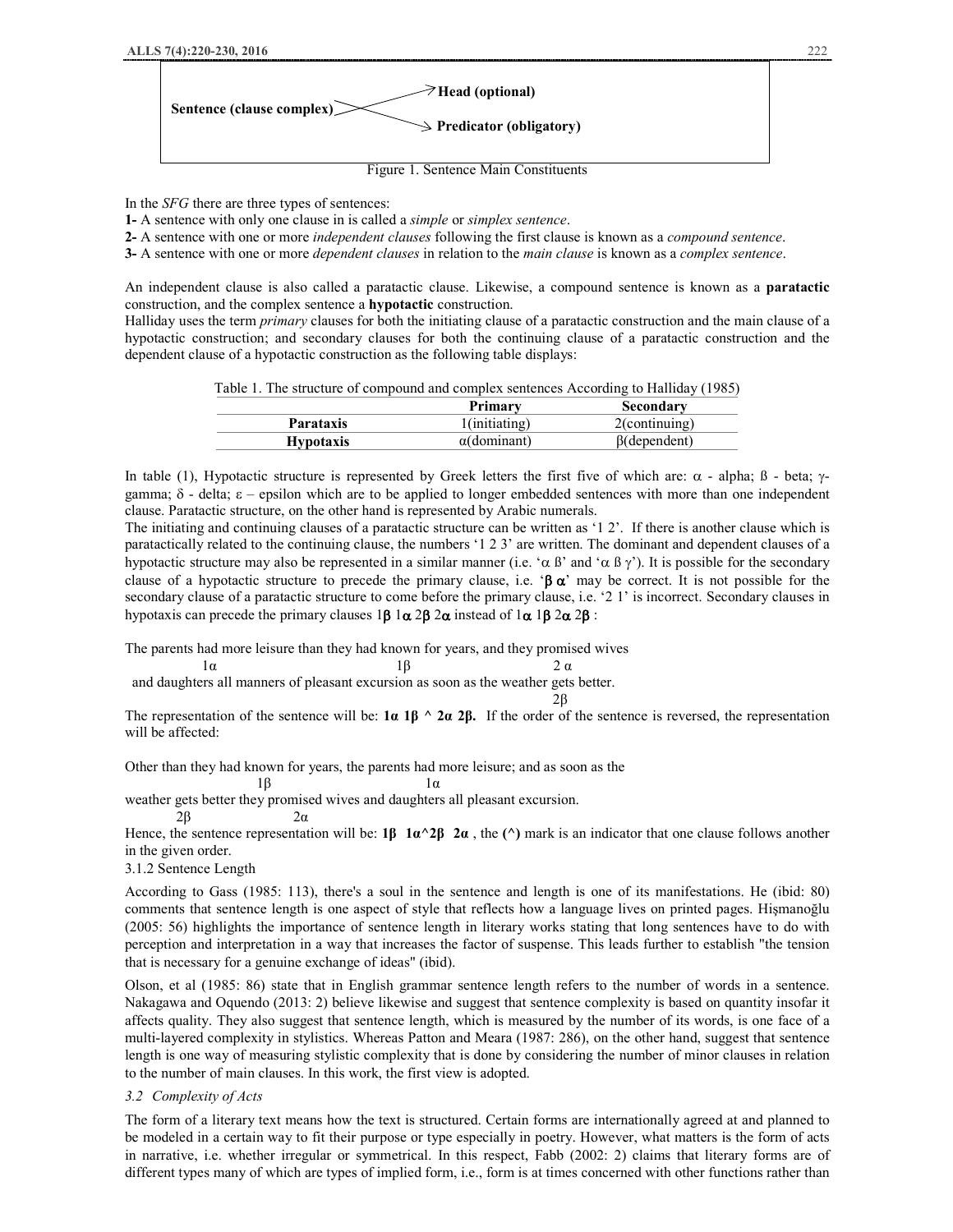being a merely framework of the literary text. Form may highly relate to content, as Glenn (2004: 27) states, in a way that "authors make form-related decisions that affect both the structural and thematic integrity of their work". She further adds that, in any literary text, the ultimate aim of the reader is to understand the content to make meaning, however, form should not be totally ignored because form is frequently driven by content. Indeed, the writer's selection of form in creating a literary text may reveal more than the content itself.

Considering symmetry of acts in narration, Perinbanayagam (1991: 164) states that "the symmetry of the thing told about and the telling form is important to secure realization of the effects sought". He also adds that an act form is "neither an appendix nor an afterthought. It is probably an integral part of the author's original plan and purpose. To support the idea, Glenn (2004: 32) maintains that many authors try to make the form, whether formal or informal, fit the function to help their readers have a better meaningful interaction with texts since the relationship between texts and readers is dynamic.

Dove (1989: 48) argues that the structure of narration is determined by suspense in terms of stages of narration, and the methods of development. He (ibid) adds that the idea of structure comprises the organization of "parts within the whole, the relationship of parts to the whole, and the relationships between individual parts themselves".

Accordingly, complexity of the story structure offers a bird's eye view of the structure in relation to the flow of actions and how the writer manipulates this relation in creating subtle narration techniques. In this respect, a macro level perspective of the structure is compromised with a bottom-up one by adopting Lauer**,** et al's (2008) narratological study. Lauer, et al (2008: 7) state that the essential categories used for analysis include mainly: framework of acts and time in narrative in relation to structure. The ultimate aim of their work is to check out how these factors are brought about and what type of linguistic structures they require. Lauer**,** et al (ibid: 7-8) suggest that these factors "presuppose a level of harmony between text structure and the reader's expectations"; and how the organization of the flow of information can trigger suspense, i.e. what structure information arrangements can generate suspense on the behalf of the readers. Lauer**,**  et al name their approach in stylistic analysis the 'perspective structure' of narration which handles complexity of structure of narration in a holistic view.

#### **4. The Analysis**

The aim of a stylistic analysis is multifold, however, the aim that this paper is after is to identify the functional complex style structure the text is representative of. The analysis handles two levels:

#### *4.1 On the level of sentences*

In this level the three types of sentence are surveyed throughout the whole story:

#### **a. Simple sentences**

Faulkner's intelligent utilization of sentence type is highly obvious in *A Rose for Emily*. There are 60 simple sentences that are mainly functioned for basically three purposes:

1- Change of ------- time, e.g. act I sentences no. 11  $& 26$ 

------- point of view, e.g. act I sentences no. 31 & 32

------- place, e.g. act III sentence no. 4

- 2- Rapid happenings, e.g. act III sentence no. 6
- 3- Miss Emily's relationship with the people of her town reflecting her dignity and obstinacy, e.g. act II sentences no. 18 & 19.

#### **b. Complex sentences**

Complex sentences include Paratactic and Hypotactic constructions. Paratactic constructions are mainly used in direct speech, for instance, Act III sentences no. 15  $\&$  24. They sometimes also refer to the addition of something. The total number of paratactic constructions is 66.

On the other hand there are 96 hypotactic constructions in the story and Faulkner functions them intelligently to convey his theme. Since the theme is complex in nature, he needs a complex (round) character represented in Miss Emily and complex constructions represented in the hypotactic ones. Almost all hypotactic and para-hypotactic constructions are used to describe the complex psychological aspects of this character. Faulkner uses this complex structure as a type of technique to express man's position in the modern world. The complexity of Faulkner's narrative structures mirrors the complex lives we lead.

Concerning sentence length as another face of complexity, Faulkner uses sentences that vary in their lengths; however, the majority of them are lengthy ones. He exploits the longest sentence no. 4 / ACT V which is complex of a *hypotactic construction* to declare the climax**.** This sentence is represented in table (5) in the appendix as**: α˄β˄γ˄ε˄δ˄ζ˄η˄θ˄κ˄λ˄μ˄ν,** consisting of 129 words!

Complexity of sentence structure and sentence length are best shown in brief in table (2) where the first column represent the act number, the second the sentence number, the third sentence length, the fourth sentence type whether simple or complex, and the fifth represents the sentence complexity type. More detailed tables that provide better descriptive illustrations are found in the appendix.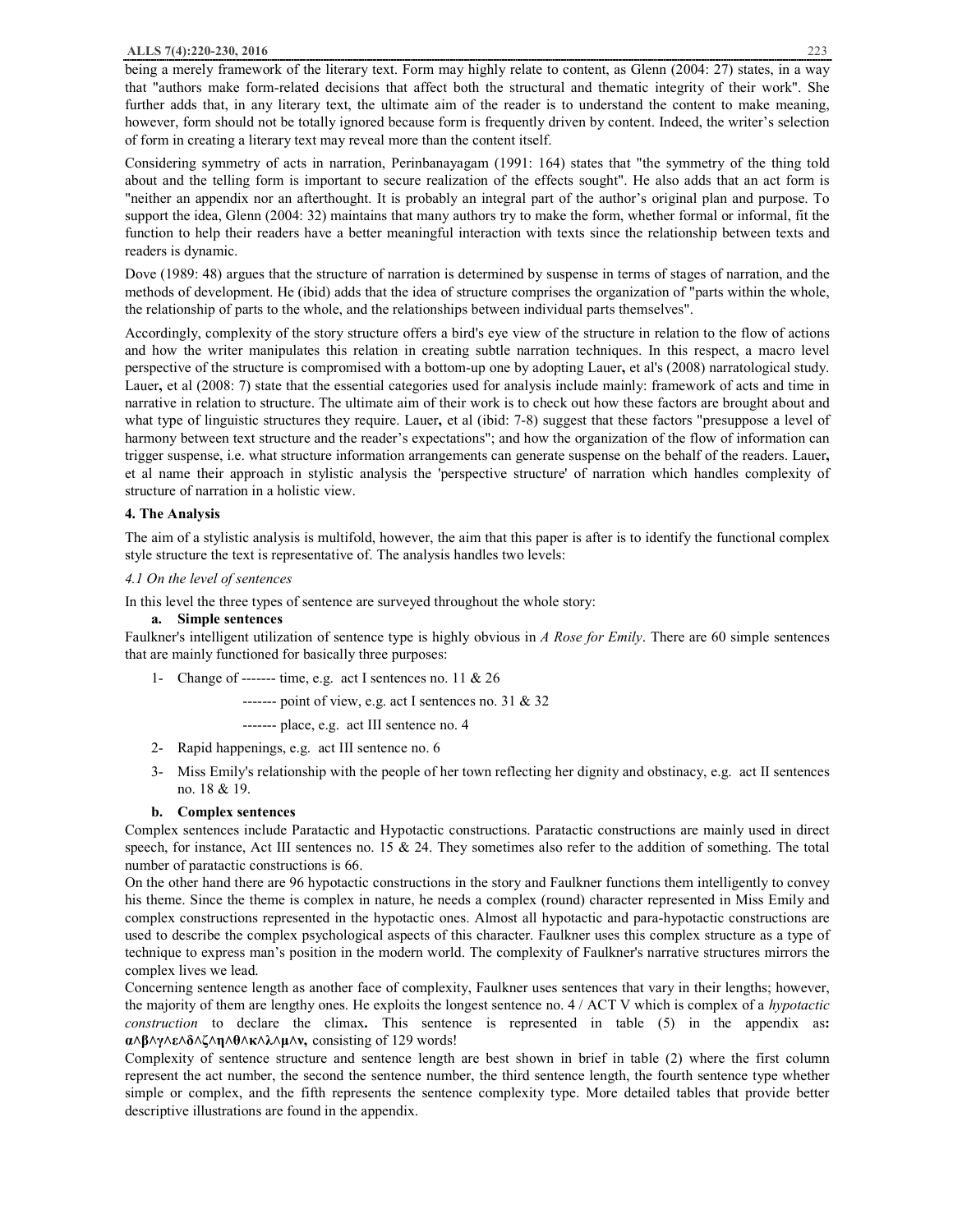|         | Table 2. Sentence Length and Sentence Type Summarized |                 |                      |                   |
|---------|-------------------------------------------------------|-----------------|----------------------|-------------------|
| ACT NO. | <b>SENTENCE NO.</b>                                   | <b>SENTENCE</b> | <b>SENTENCE TYPE</b> | <b>COMPLEXITY</b> |
|         |                                                       | <b>LENGTH</b>   | SIMPLE/COMPLEX       | <b>TYPE</b>       |
|         |                                                       |                 |                      | PARA/HYPO         |
|         |                                                       | 812             | 25                   | -20               |
|         | 40                                                    | 749             | 20<br>24             | 18.<br>- 25       |
| Ш       | 44                                                    | 657             | 36                   | - 14<br>14.       |
|         | 44                                                    | 1007            | 36                   | 27<br>20          |
|         | 16                                                    | 483             | 13                   | 10                |
| TOTAL   | 190                                                   | 3708            | 34                   | 96                |

Table (2), as well as other tables in the appendix declare that lengthy, complex sentences are predominant over simple sentences as figure (2) manifests:

#### **Sentence Type**



Whereas figure (3) below shows a comparison between the two types of complex sentences (para & hypo) and their frequency of occurrence in the story as Faulkner manipulates them.



**Complexity Type** 

Figure 3. Complexity Type

Figures (2) and (3) reveal agreeably the prevailing structure of complexity in the story. *4.1 On the Level of Acts* 

It is important to remember that narrative structure is not simply a consequence of the length of the text but of its complex structure where the *acts* work to produce a cumulative effect. Faulkner divides the story into five acts. The number of sentences in each act declares a relation between them and suggests a deliberate structure choice:

| Table 2. Number of Sentences in each Act |                  |
|------------------------------------------|------------------|
| Acts                                     | No. of Sentences |
| Act I                                    | 46               |
| Act II                                   | 40               |
| Act III                                  | 44               |
| Act IV                                   | 44               |
| Act V                                    | 16               |

The number of sentences in the first four acts is relatively consistent except for a noticeable shift in the fifth act. Faulkner operates this symmetry of structure for certain reasons: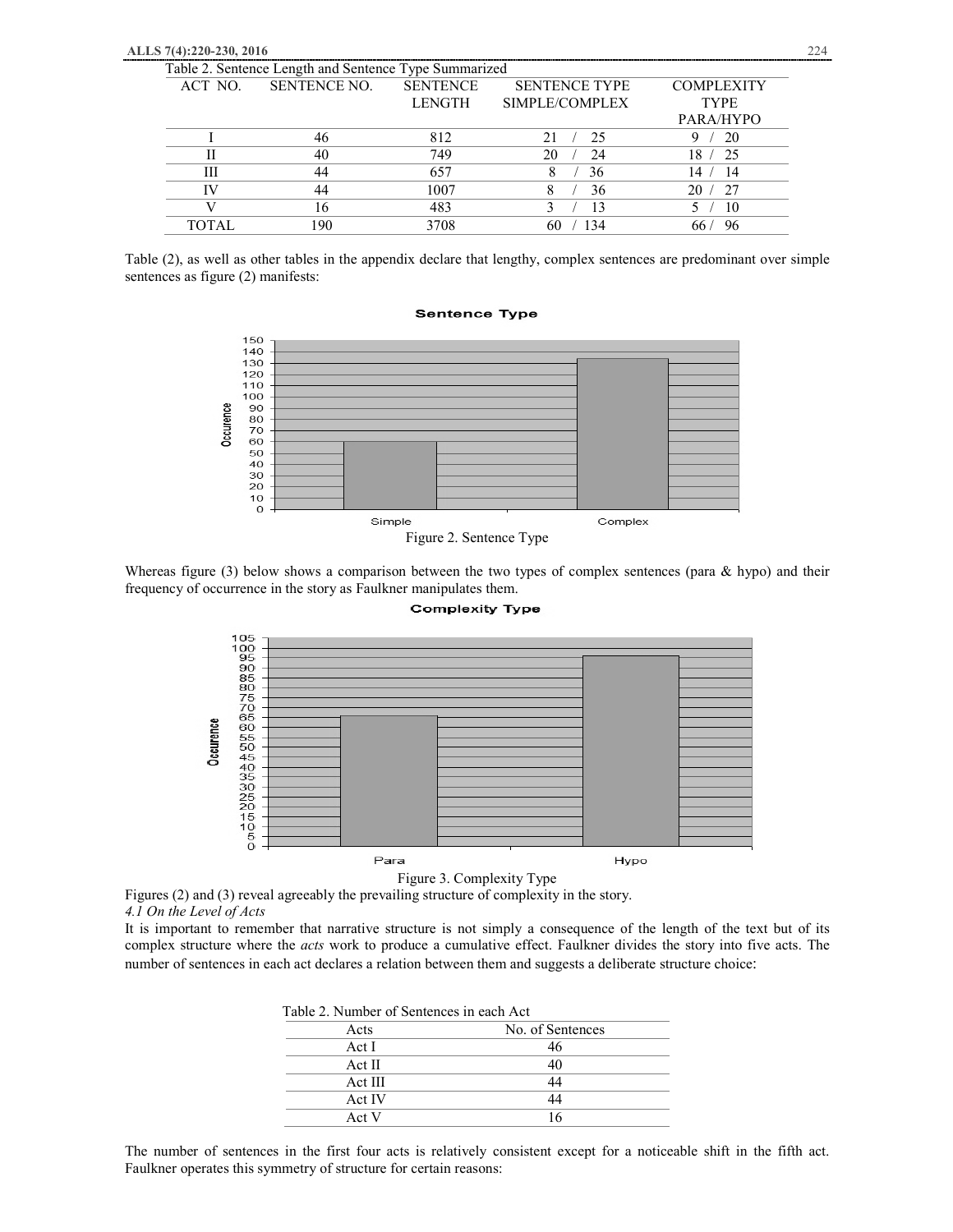#### **a. Change of narrator**.

The narrator changes from one act to another regularly as shown below:

|                | Table 3. Change of Narrator Through Acts |
|----------------|------------------------------------------|
| Acts           | Narrator                                 |
| Act I          | Old Aristocracy / Pre-Civil              |
| Act II         | Post-War Generation                      |
| <b>Act III</b> | A newer Rising Generation                |
| <b>Act IV</b>  | A Newer Second Generation                |
| Act V          | A Composite Product                      |

Table (3) demonstrations clearly how each act brings about a new generation who takes the role of narrating and running events.

#### **b. Change of Miss Emily's Status**

Accompanying the change of narrator, a new generation comes and with each new generation Emily is considered differently according to that generation, and the reader's impression about Emily is changed in parallel. In other words, the approximately symmetrical parallelism of acts declares a different relationship between Emily and her town: At her youth, Miss Emily is not wholly separated from her environment. In later life, however, she withdraws more and more until her own death again exposes her to townspeople:

|  |  |  | Table 4. Miss Emily's Status Through Acts |  |
|--|--|--|-------------------------------------------|--|
|--|--|--|-------------------------------------------|--|

| Acts    | Miss Emily's Status         |
|---------|-----------------------------|
| Act I   | Emily is a duty             |
| Act II  | Emily is a care             |
| Act III | Emily is a tradition        |
| Act IV  | Emily is neither nor a care |
| Act V   | A Composite Product         |

It is clear that the structure of acts conveys a lot with its symmetry: the change of narrator, the change of Miss Emily's status, and the change of the reader's view are altered regularly in parallel with the shift of acts. However, the symmetricalness of the story is rounded out in Act V when the crowd comes to bury the corpse of the Yankee Homer Barron, Miss Emily's lover. Seemingly, Miss Emily no longer able to resist them as she did in all of the previous acts. This also comes in parallel with Miss Emily's indomitableness as a symbol of the Southern Aristocrat. The shorter closing of Act V reveals the invasion of the Aristocracy and the defeat of Miss Emily as a monument.

Faulkner uses a literary technique to create a seamless whole that makes the tale too interesting to stop reading: The lack of chronological order- particularly his own, unique way of telling a story. Unlike other writers of his era, such as John Steinbeck and Ernest Hemingway, who usually narrate their stories in a strictly linear progression, Faulkner violates all chronological sequences.

Using some facts and dates, the reader can build a framework on which to hang the following chronology:

| <b>EVENT</b>                                                               | ACT |
|----------------------------------------------------------------------------|-----|
| Miss Emily is born.                                                        | IV  |
| She and her father ride around the town in an old, elegant carriage.       |     |
|                                                                            |     |
| Her father dies, and for three days she refuses to acknowledge his death.  |     |
|                                                                            |     |
| Homer Barron arrives in town and begins to court                           | Ш   |
| Miss Emily.                                                                |     |
| She buys a man's silver toilet set - a mirror, brush, and comb - and men's | IV  |

#### Table 5. The Chronological Order of Events in Relation to Acts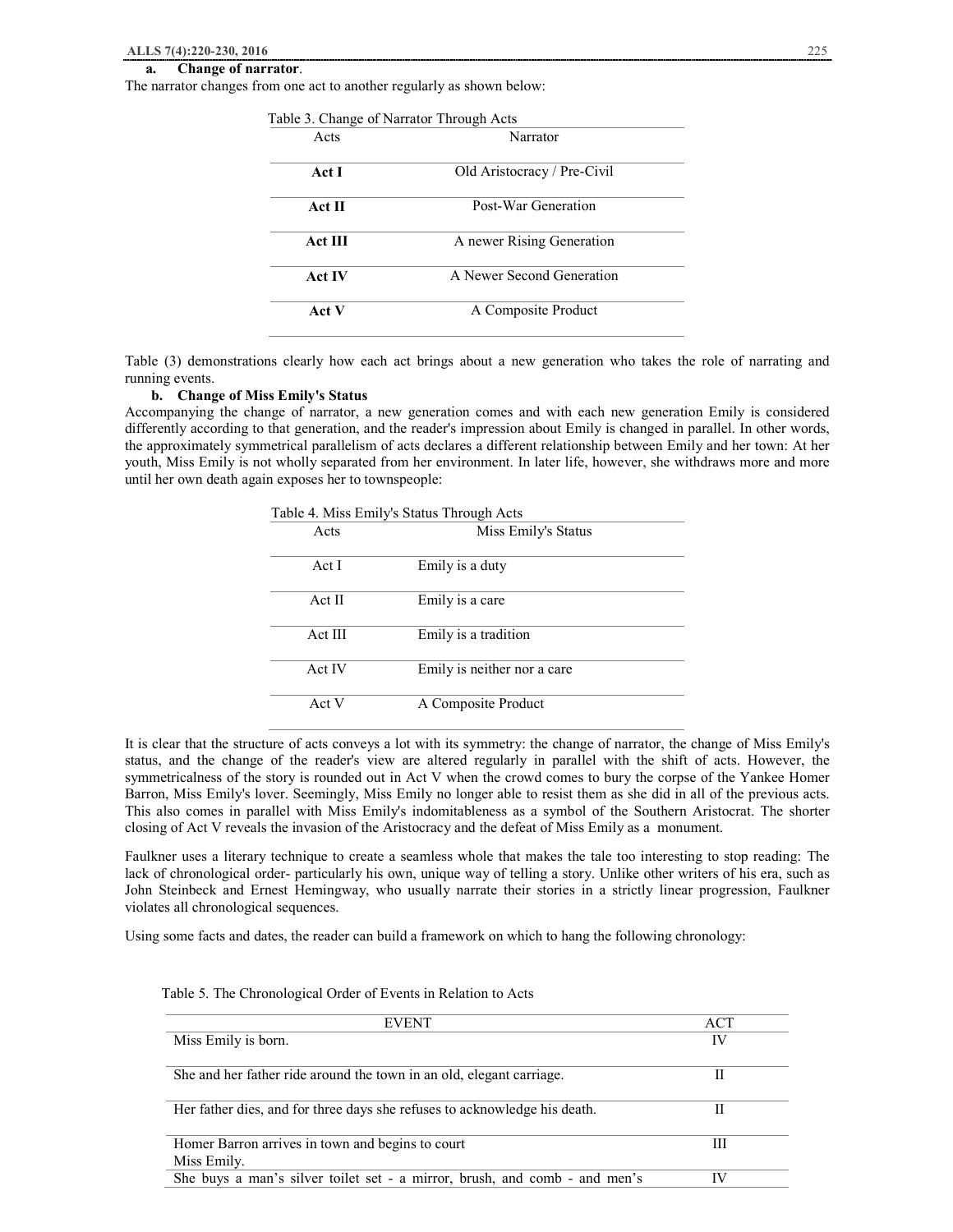| clothing.                                                     |    |
|---------------------------------------------------------------|----|
| The town relegates her to disgrace and sends for her cousins. | Ш  |
|                                                               |    |
| The cousins arrive, and Homer leaves town.                    | IV |
|                                                               |    |
| Three days after the cousins leave, Homer returns.            | IV |
|                                                               |    |
| Miss Emily buys poison at the local drug store.               | Ш  |
|                                                               |    |
| Homer disappears.                                             | IV |
|                                                               |    |
| A horrible stench envelops Miss Emily's house.                | Н  |
|                                                               |    |
| Four town aldermen secretly sprinkle lime on her lawn.        | Н  |
|                                                               |    |

Ironically, it can be seen from table (5) that when we reconstruct the chronological arrangement in this linear fashion, we render Faulkner's masterpiece an injustice. The order of events from a micro-vision attitude shows its impact on the whole story resulting in an element of suspense that dominates the story from as a whole.

#### **5. Conclusions**

As far as style is a choice, William Faulkner chooses complexity as a device in *A Rose for Emily* to create suspense and to deliver his themes skillfully. Complexity manifests itself in the story folds in many faces, mainly in sentence structure and acts structure as a whole. By applying Halliday's (1985) approach, it is concluded that it is a workable approach towards analyzing sentence complexity: Complex sentences carry the major themes triggered by the author. Most specifically, complex sentences (hypo  $\&$  para) accompany the speech and the actions of the main character in the story, Miss Emily, reflecting her complex character, complex thinking, and the complex life she leads. Complex and lengthy sentences can be very powerful: they are used to investigate an idea more thoroughly, give vivid descriptions, and develop tension; and the longest, most complex sentence in the story (of 129 words) represents the climax of the story. This is not to neglect the role of simple sentences which are tactfully functioned to stern minute details and shifts of time and place besides accompanying simple, short events.

The symmetricalness of acts shows another layer of stylistic complexity in parallel with each new generation, new narrator, new status of the heroine, and new perspectives on the behalf of the reader. From a more holistic perspective, functional complexity of the story structure according to Lauer**,** et al's (2008), reveals a well-knitted harmony between the streamline structure and the non-chronological order of events. Structure of a literary form proves to be another kind of meaning that pushes formal complexity into aesthetic experience. What is concluded is that Faulkner has aesthetically made the form a perfect vehicle for the content.

#### **References**

Alemu, A. (2015) *Stylistic Analysis of Selected Short Stories By O Henry*. Addis Ababa University. A Published Thesis.

Bellard, C. (1992) *The Literary Stylistics of French: An Introductory Guide*. Manchester University Press.

Carter, R. (1997) *Investigating English Discourse: Language, Literacy and Literature*. London: Routledge.

Clay, M. (2005). "A Rose for Emily: Oral Plot, Typographic Story". *Storytelling: A Critical Journal of Popular Narrative*. Vol 5. No.1. pp. 80-93.

Dámová, P. (2007) *The Language of Law - A Stylistic Analysis with a Focus on Lexical (Binomial) Expressions*. Masaryk University in Brno Faculty of Education Department of English Language and Literature. A Published Thesis. Dove, G. (1989) *Suspense in the Formula Story*. Bowling Green State University Popular Press.

Fabb, N. (2002) *Language and Literary Structure: The Linguistic Analysis in Verse and Narration*. Cambridge: Cambridge University Press.

………... (2005) "Linguistics in a department of English Literature". *English Subject Center Newsletter*. The Higher Educational Academy. Issue 8, pp. 5-9.

Furlong, A. (2014) "Outsourcing: A Relevance-Theoretic Account of the Interpretation of Theatrical Texts". In Chapman, S. and Clark, B. Palgrave (eds.) *Pragmatic Literary Stylistics*. Palgrave Studies in Pragmatics, Language and Cognition, pp. 70-90.

Gass, H. (1985) *Habitations of the Word: Essays*. New york: Simon and Schuster.

Glenn, W. (2004) "Form Follows Function: The Relationship Between Structure and Content in Three of Karen Hesse's Novels". *The Alan Review*. Vol. 31, no 2, pp. 27- 33.

Halliday, M.A.K. (1971) "Linguistic function and literary style: an enquiry into the language of William Golding's 'The Inheritors'". In S. Chatman (ed.) *Literary Style: a symposium*. New York: Oxford University Press.

………………... (1985) *An Introduction to Functional Grammar*. Edward Arnold Publishers, Ltd.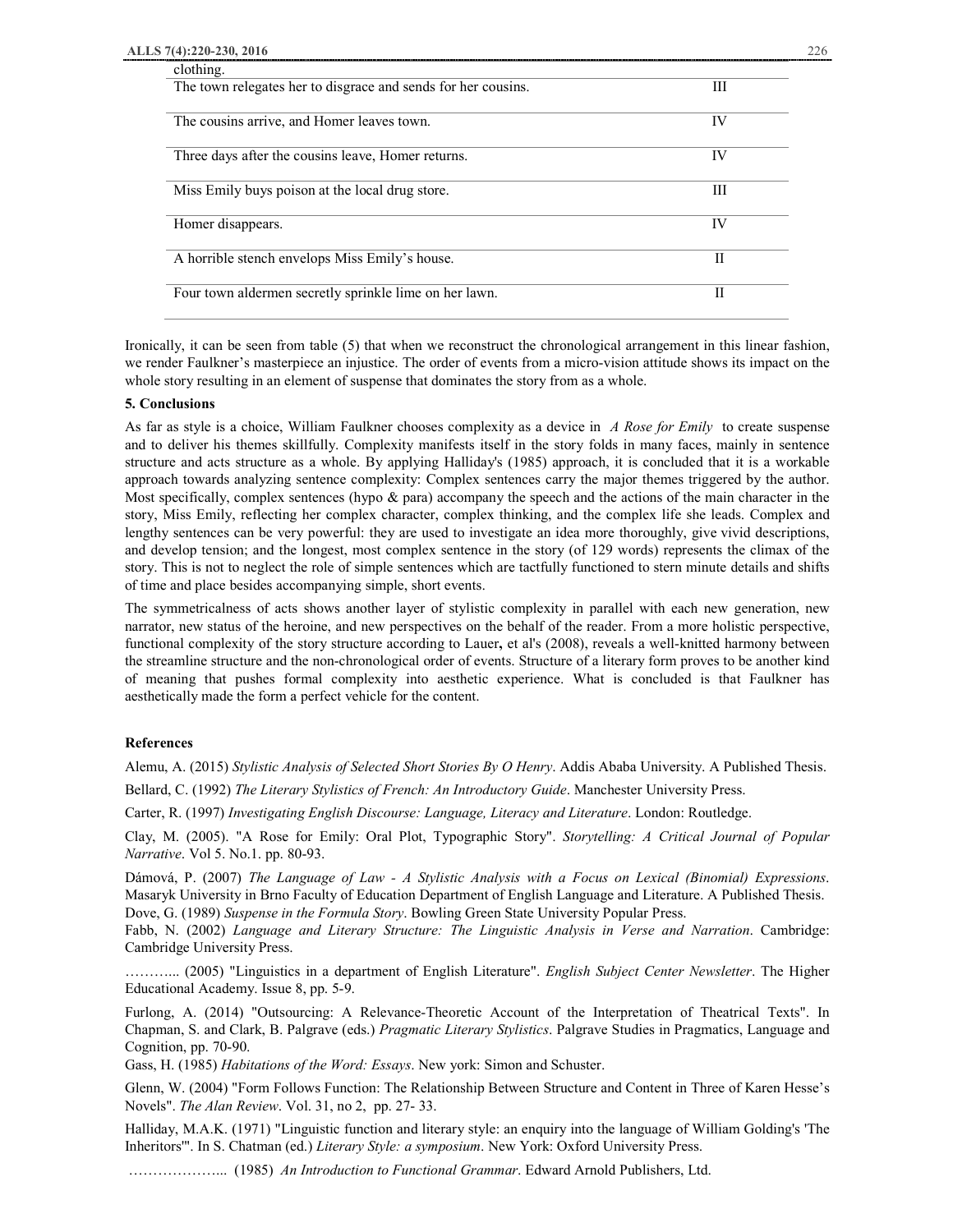Hişmanoğlu, M. (2005) "Teaching English Through Literature". *Journal of Language and Linguistic Studies*. Vol.1, no.1, pp. 53-67.

Jucker, H. (1992) *Social Stylistics: Syntactic Variation in British Newspapers*. Walter de Gruyter.

Nakagawa, E. and Oquendo, F. (2013) "Perspectives and challenges of reference architectures in multi software product line". *First International Workshop on Multi Product Line Engineering*. Tokio, Japan, pp. 100-103.

Lauer, G.; Winko, S.; Schwager, M.; Webelhuth, G.; Lass, U.; Mattler, U. (2008) *Micro and Macro Level Structures in Written Discourse.* Courant Research Centre, Grant Proposal, University Göttingen.

Leech, G. (1969) *A Linguistic Guide to English Poetry*. London: Longman.

Olson, A.; George, J.; and Ray, R. (1985) Style and Readability in Business Writing: A Sentence-Combining Approach. New York: Random House.

Patton, M. and Meara, N. (1987) "The Analysis of Natural Language in Psychological Treatment". In Robert L. Russell (ed.) *Language in Psychotherapy: Strategies of Discovery*. pp. 273-301. New York, Springer Science & Business Media.

Perinbanayagam, R. (1991) *Discursive Acts: Language, Signs, and Selves*. 2nd ed. USA: Aldine Transaction Publishers.

Roberts, L. (1997) *Faulkner's Short Stories*. Hungary: Minds, Inc.

SparkNotes Editors. (2007). SparkNote on A Rose for Emily. Retrieved on May 25, 2015, from http://www.sparknotes.com/short-stories/a-rose-for-emily/

Volpe, E. (2004) *A Readers Guide to William Faulkner: The Short Stories*. New York: Syracuse University Press.

Wales, K. (2011) *A Dictionary of Stylistics*. 3rd ed. Routledge, Taylor and Francis Group.

**Appendix** 

**TABLE (1) Sentence Structure and Sentence Length in ACT I**

| <b>SENTENCE</b>         | <b>SENTENCE</b>  | <b>CLAUSE TYPE</b>    | <b>COMPLEXITY</b>       | <b>SENTENCE</b>                                         |
|-------------------------|------------------|-----------------------|-------------------------|---------------------------------------------------------|
| NO.                     | <b>LENGTH</b>    | <b>SIMPLE/COMPLEX</b> | <b>TYPE PARA / HYPO</b> | <b>REPRESENTATION</b>                                   |
| 1                       | 12               | <b>COMPLEX</b>        | <b>HYPO</b>             | $\beta \wedge \alpha$                                   |
| $\overline{c}$          | 45               | <b>COMPLEX</b>        | <b>HYPO</b>             | $\alpha \wedge \beta$                                   |
| $\overline{\mathbf{3}}$ | 38               | <b>COMPLEX</b>        | <b>HYPO</b>             | $\alpha \wedge \beta \wedge \gamma$                     |
| $\overline{4}$          | 40               | <b>COMPLEX</b>        | PARA-HYPO               | $1^{\wedge} 2^{\wedge} 3\alpha 3\beta$                  |
| 5                       | 40               | <b>COMPLEX</b>        | <b>HYPO</b>             | $\alpha \wedge \beta \wedge \gamma$                     |
| 6                       | 62               | <b>COMPLEX</b>        | PARA-HYPO               | $1^2$ 2α 2β 2ββ1 2ββ2 <sup>2</sup> γ2δ                  |
| $\sqrt{ }$              | $\,8\,$          | <b>COMPLEX</b>        | <b>HYPO</b>             | $\alpha^{\wedge}\beta$                                  |
| 8                       | 32               | <b>COMPLEX</b>        | <b>HYPO</b>             | $\alpha \land \beta \land \gamma$                       |
| $\mathbf{9}$            | 21               | <b>COMPLEX</b>        | <b>PARA</b>             | $1^{\wedge}2$                                           |
| 10                      | 19               | <b>COMPLEX</b>        | <b>HYPO</b>             | $\beta^{\wedge}\alpha$                                  |
| 11                      | 12               | <b>SIMPLE</b>         |                         |                                                         |
| 12                      | $\tau$           | <b>COMPLEX</b>        | <b>PARA</b>             | $1^{\wedge}2$                                           |
| 13                      | 16               | <b>COMPLEX</b>        | <b>HYPO</b>             | $\alpha^{\wedge}\beta$                                  |
| 14                      | 49               | <b>COMPLEX</b>        | <b>HYPO</b>             | $1\alpha^{\wedge}1\beta^{\wedge}2\alpha^{\wedge}2\beta$ |
| 15                      | $\,$ 8 $\,$      | <b>SIMPLE</b>         |                         |                                                         |
| 16                      | 10               | <b>SIMPLE</b>         |                         |                                                         |
| 17                      | 26               | <b>COMPLEX</b>        | <b>HYPO</b>             |                                                         |
| 18                      | 19               | <b>COMPLEX</b>        | <b>HYPO</b>             | $1^{\wedge}2\alpha^{\wedge}2\beta^{\wedge}2\gamma$      |
| 19                      | 10               | <b>SIMPLE</b>         |                         | $\alpha^{\wedge}\beta$                                  |
| 20                      | 7                | <b>SIMPLE</b>         |                         |                                                         |
| 21                      | 8                | <b>SIMPLE</b>         |                         |                                                         |
| 22                      | 39               | <b>COMPLEX</b>        | PARA-HYPO               |                                                         |
| 23                      | 16               | <b>SIMPLE</b>         |                         | $1\beta^{\wedge}1\alpha^{\wedge}1\alpha\alpha$          |
| 24                      | 35               | <b>COMPLEX</b>        | <b>HYPO</b>             |                                                         |
| 25                      | 21               | <b>COMPLEX</b>        | <b>HYPO</b>             | $\alpha^{\wedge}\beta$                                  |
| 26                      | 16               | <b>SIMPLE</b>         |                         | $1^{\wedge}2\alpha^{\wedge}2\beta^{\wedge}2\beta\beta1$ |
| 27                      | 37               | <b>COMPLEX</b>        | <b>HYPO</b>             |                                                         |
| 28                      | $\boldsymbol{7}$ | <b>SIMPLE</b>         |                         | $β^{\wedge}α^{\wedge}αα1^{\wedge}αα2^{\wedge}γ$         |
| 29                      | 17               | <b>COMPLEX</b>        | PARA-HYPO               |                                                         |
| 30                      | 15               | <b>COMPLEX</b>        | <b>HYPO</b>             | $2\alpha^2 2\beta$                                      |
| 31                      | 6                | <b>SIMPLE</b>         |                         | $\alpha^{\wedge}\beta$                                  |
| 32                      | 6                | <b>SIMPL</b>          |                         |                                                         |
| 33                      | 6                | <b>SIMPLE</b>         |                         |                                                         |
| 34                      | 14               | <b>COMPLEX</b>        | <b>PARA</b>             |                                                         |
| 35                      | 3                | <b>SIMPLE</b>         |                         |                                                         |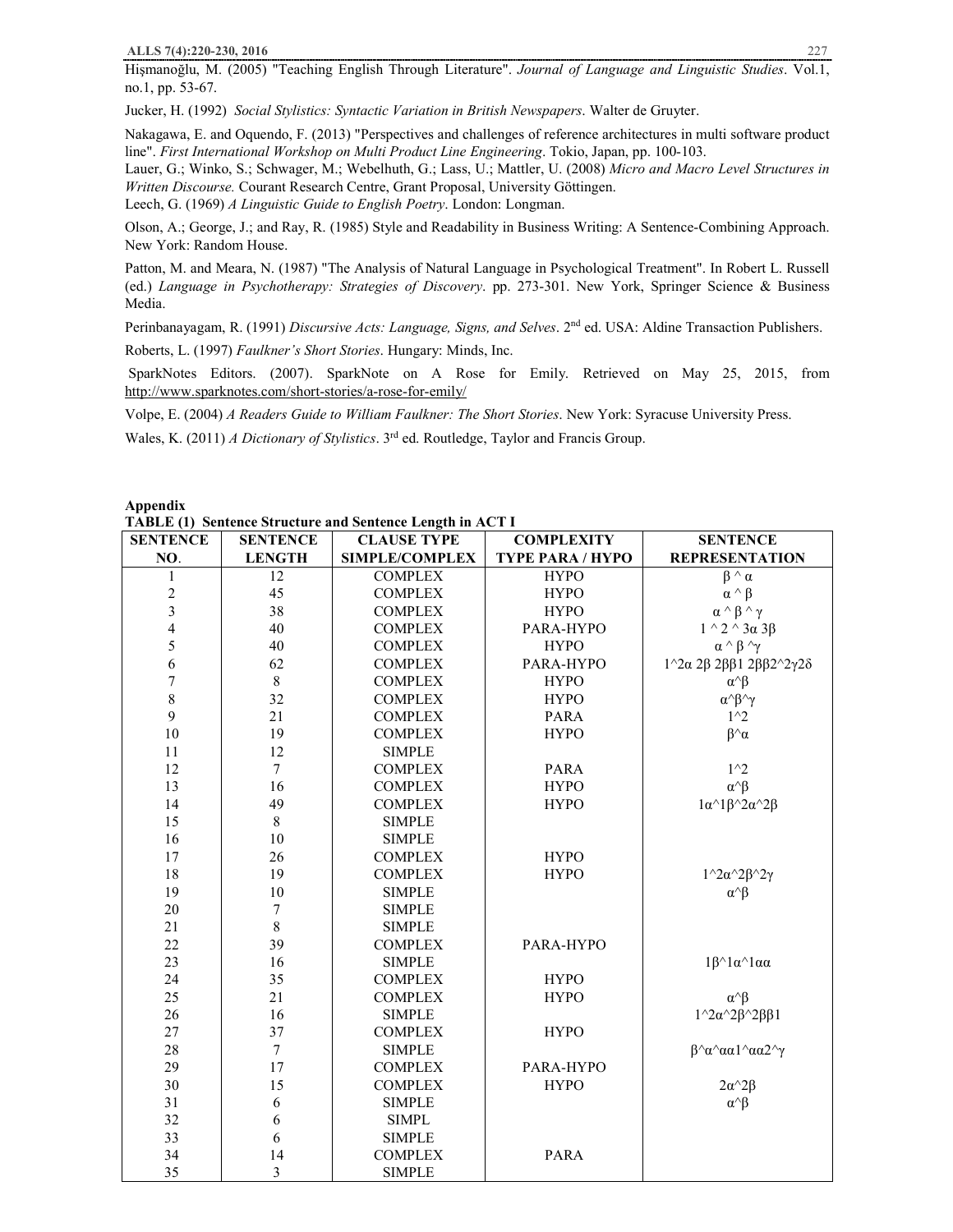**ALLS 7(4):220-230, 2016** 228

| 36 |     | <b>SIMPLE</b>  |                | $1^{\wedge}2$           |
|----|-----|----------------|----------------|-------------------------|
| 37 | 11  | <b>COMPLEX</b> | <b>HYPO</b>    |                         |
| 38 | 8   | <b>COMPLEX</b> | PARA           |                         |
| 39 | 6   | <b>SIMPLE</b>  |                | $\alpha$ $\beta$        |
| 40 | 6   | <b>SIMPLE</b>  |                | $1^{\wedge}2$           |
| 41 | 17  | <b>COMPLEX</b> | PARA           |                         |
| 42 | 3   | <b>SIMPLE</b>  |                |                         |
| 43 | 6   | <b>SIMPLE</b>  |                | $1^{\wedge}2^{\wedge}3$ |
| 44 | 6   | <b>SIMPLE</b>  |                |                         |
| 45 | 8   | <b>SIMPLE</b>  |                |                         |
| 46 |     | <b>SIMPLE</b>  |                |                         |
| 46 | 812 | 21 / 25        | <b>20</b><br>9 |                         |

# **TABLE (2) Sentence Structure and Sentence Length in ACT II**

| <b>SENTENCE</b>  | <b>SENTENCE</b> | <b>CLAUSE TYPE</b> | <b>COMPLEXITY</b>  | <b>SENTENCE</b>                                                               |
|------------------|-----------------|--------------------|--------------------|-------------------------------------------------------------------------------|
| NO.              | <b>LENGTH</b>   | SIMPLE /           | <b>TYPE PARA /</b> | <b>REPRESENTATION</b>                                                         |
|                  |                 | <b>COMPLEX</b>     | <b>HYPO</b>        |                                                                               |
| $\mathbf{1}$     | $\overline{20}$ | <b>COMPLEX</b>     | <b>HYPO</b>        | $\alpha^{\wedge}\beta$                                                        |
| $\sqrt{2}$       | 25              | <b>COMPLEX</b>     | <b>HYPO</b>        | $1$ 1αα1 1αα2 $^{\wedge}2$                                                    |
| $\overline{3}$   | 20              | <b>COMPLEX</b>     | PARA-HYPO          | $1^{\wedge}2\beta^{\wedge}2\alpha$                                            |
| $\overline{4}$   | 39              | <b>COMPLEX</b>     | PARA-HYPO          | $1^{\wedge}2^{\wedge}3\alpha^{\wedge}3\beta$                                  |
| 5                | 24              | <b>COMPLEX</b>     | PARA-HYPO          | $1^{\wedge}2^{\wedge}3\alpha^{\wedge}3\beta$                                  |
| 6                | 15              | <b>SIMPLE</b>      |                    |                                                                               |
| $\boldsymbol{7}$ | 13              | <b>SIMPLE</b>      |                    |                                                                               |
| 8                | 12              | <b>COMPLEX</b>     | <b>PARA</b>        | $1^{\wedge}2$                                                                 |
| 9                | 10              | <b>COMPLEX</b>     | <b>PARA</b>        | $1^{\wedge}2$                                                                 |
| 10               | $\overline{4}$  | <b>SIMPLE</b>      |                    |                                                                               |
| 11               | 9               | <b>COMPLEX</b>     | PARA-HYPO          | $1\alpha^{\wedge}1\beta^{\wedge}2$                                            |
| 12               | 16              | <b>COMPLEX</b>     | <b>HYPO</b>        | $1\alpha^{\wedge}1\beta$                                                      |
| 13               | 6               | <b>SIMPLE</b>      |                    |                                                                               |
| 14               | 17              | <b>COMPLEX</b>     | PARA-HYPO          | $1^{\wedge}2\alpha^{\wedge}2\beta$                                            |
| 15               | $\,8\,$         | <b>SIMPLE</b>      |                    |                                                                               |
| 16               | 18              | <b>COMPLEX</b>     | PARA-HYPO          | $1\alpha^{\wedge}1\beta^{\wedge}2$                                            |
| 17               | 19              | <b>SIMPLE</b>      |                    |                                                                               |
| 18               | 5               | <b>COMPLEX</b>     | <b>PARA</b>        | $1^{\wedge}2$                                                                 |
| 19               | 9               | <b>COMPLEX</b>     | <b>HYPO</b>        | $\alpha^{\wedge}\beta$                                                        |
| $20\,$           | 13              | <b>COMPLEX</b>     | PARA-HYPO          | $1\alpha^{\wedge}1\beta^{\wedge}2$                                            |
| 21               | 16              | <b>COMPLEX</b>     | <b>PARA</b>        | $1^{\wedge}2^{\wedge}3$                                                       |
| 22               | 50              | <b>COMPLEX</b>     | PARA-HYPO          | $1^{\wedge}2\alpha^{\wedge}2\alpha\alpha^{\wedge}2\beta^{\wedge}2\beta\beta1$ |
| 23               | 15              | <b>COMPLEX</b>     | <b>PARA</b>        | $1^{\wedge}2$                                                                 |
| 24               | 33              | <b>COMPLEX</b>     | PARA-HYPO          | $1\beta^{\wedge}1\alpha\beta^{\wedge}1\alpha^{\wedge}2$                       |
| 25               | 17              | <b>COMPLEX</b>     | <b>HYPO</b>        | $\alpha^{\wedge}\beta$                                                        |
| 26               | 9               | <b>SIMPLE</b>      |                    |                                                                               |
| 27               | 12              | <b>COMPLEX</b>     | <b>HYPO</b>        |                                                                               |
| 28               | 33              | <b>COMPLEX</b>     | <b>HYPO</b>        | $\alpha^{\wedge}\beta$                                                        |
| 29               | 14              | <b>SIMPLE</b>      |                    | αα1^αα2^α^β^ββ                                                                |
| 30               | 46              | <b>COMPLEX</b>     | <b>HYPO</b>        |                                                                               |
| 31               | 38              | <b>COMPLEX</b>     | PARA-HYPO          | $\alpha^\wedge\beta^\wedge\gamma^\wedge\epsilon$                              |
| 32               | 24              | <b>COMPLEX</b>     | PARA-HYPO          | $1\beta^2$ <sup>2</sup> $1\alpha^3$ 3 $\alpha^3$ 3 $\beta$                    |
| 33               | $\overline{7}$  | <b>SIMPLE</b>      |                    | $1β^{\wedge}1α^{\wedge}1αα1^{\wedge}1αα2^{\wedge}2$                           |
| 34               | 10              | <b>COMPLEX</b>     | <b>HYPO</b>        |                                                                               |
| 35               | 18              | <b>COMPLEX</b>     | <b>HYPO</b>        | $1^{\wedge}2^{\wedge}3\gamma^{\wedge}3\alpha^{\wedge}3\beta$                  |
| 36               | 42              | <b>COMPLEX</b>     | PARA-HYPO          | $\alpha^{\wedge}\beta$                                                        |
| 37               | 9               | <b>COMPLEX</b>     | <b>HYPO</b>        | $\alpha^{\wedge}\beta$                                                        |
| 38               | 26              | <b>COMPLEX</b>     | <b>HYPO</b>        | $α^\wedgeβ^\wedgeγ^\wedgeγγ$                                                  |
| 39               | 20              | <b>COMPLEX</b>     | PARA-HYPO          | $1\beta^{\wedge}1\alpha^{\wedge}2$                                            |
| 40               | 8               | <b>COMPLEX</b>     | <b>HYPO</b>        | $\alpha^{\wedge}\beta$                                                        |
|                  |                 |                    |                    | $1α^1β^2α^2β^2ββ^2$                                                           |
|                  |                 |                    |                    |                                                                               |
| 40               | 749             | 9/31               | 18 / 26            |                                                                               |
|                  |                 |                    |                    |                                                                               |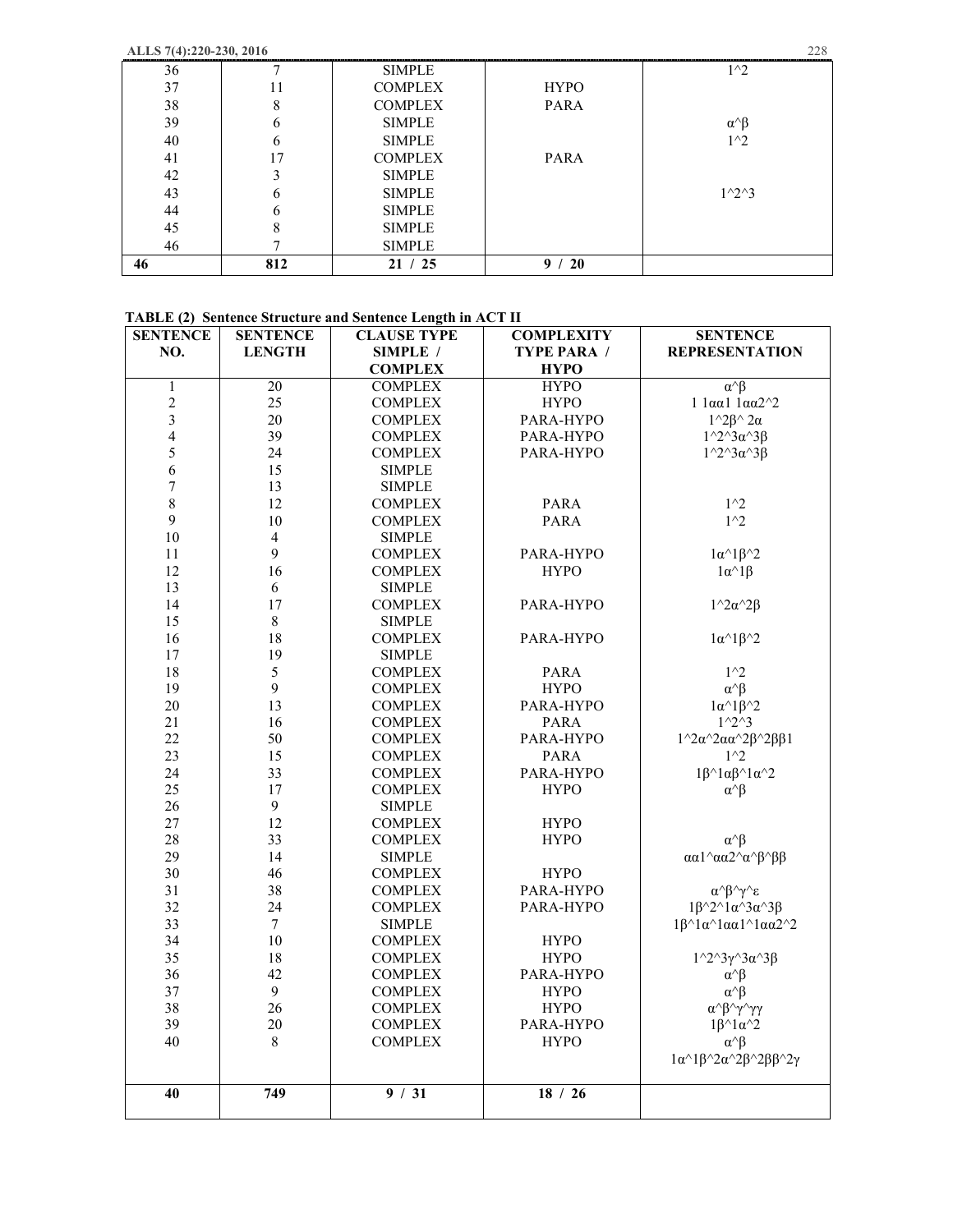| <b>Structure and Sentence Length in ACT III</b> |                      |                    |                                    |  |  |
|-------------------------------------------------|----------------------|--------------------|------------------------------------|--|--|
| TENCE                                           | <b>SENTENCE TYPE</b> | <b>COMPLEXITY</b>  | <b>SENTENCE</b>                    |  |  |
| NGTH                                            | <b>SIMPLE</b> /      | <b>TYPE PARA /</b> | <b>REPRESENTATION</b>              |  |  |
|                                                 | <b>COMPLEX</b>       | <b>HYPO</b>        |                                    |  |  |
| $7\phantom{.0}$                                 | <b>SIMPLE</b>        |                    |                                    |  |  |
| 32                                              | <b>COMPLEX</b>       | <b>HYPO</b>        | β^α^αα                             |  |  |
| 23                                              | <b>COMPLEX</b>       | <b>PARA</b>        | $1^{\wedge}2$                      |  |  |
| 33                                              | <b>SIMPLE</b>        |                    |                                    |  |  |
| 26                                              | <b>COMPLEX</b>       | PARA-HYPO          | $1\alpha^{\wedge}1\beta^{\wedge}2$ |  |  |
|                                                 | <b>SIMPLE</b>        |                    |                                    |  |  |
| 21                                              | <b>COMPLEX</b>       | <b>HYPO</b>        | $\beta \wedge \alpha$              |  |  |
| 28                                              | <b>COMPLEX</b>       | <b>HYPO</b>        | $\alpha \wedge \beta$              |  |  |
| 31                                              | <b>COMPLEX</b>       | <b>HYPO</b>        |                                    |  |  |
| 27                                              | <b>COMPLEX</b>       | <b>HYPO</b>        | α∧β∧γ∧ε<br>α∧β∧γ                   |  |  |
| .5                                              | <b>SIMPLE</b>        |                    |                                    |  |  |
|                                                 | <b>SIMPLE</b>        |                    |                                    |  |  |
| 35                                              | <b>COMPLEX</b>       | <b>PARA</b>        |                                    |  |  |

PARA PARA

|     | <b>TABLE (3) Sentence Structure and Sentence Length in ACT III</b> |                 |                      |            |  |
|-----|--------------------------------------------------------------------|-----------------|----------------------|------------|--|
|     | <b>SENTENCE</b>                                                    | <b>SENTENCE</b> | <b>SENTENCE TYPE</b> | <b>COM</b> |  |
| NO. |                                                                    | <b>LENGTH</b>   | SIMPLE /             | <b>TYP</b> |  |
|     |                                                                    |                 | <b>COMPLEX</b>       |            |  |
|     |                                                                    |                 | <b>SIMPLE</b>        |            |  |
|     |                                                                    | າາ              | <b>COMPLEX</b>       |            |  |

SIMPLE COMPLEX **COMPLEX** SIMPLE

| 44 | 657                      | 20/24          | 14 / 14     |                                                                      |
|----|--------------------------|----------------|-------------|----------------------------------------------------------------------|
|    |                          |                |             |                                                                      |
|    |                          |                |             | $\beta \wedge \alpha$                                                |
| 44 | 20                       | <b>COMPLEX</b> | <b>HYPO</b> | 1 <sub>1</sub>                                                       |
| 43 | 13                       | <b>COMPLEX</b> | <b>PARA</b> | $1 \wedge 2\alpha \wedge 2\beta \wedge 3 \wedge 4 \wedge 5 \wedge 6$ |
| 42 | 32                       | <b>COMPLEX</b> | PARA-HYPO   | $\alpha \wedge \beta$                                                |
| 41 | 15                       | <b>COMPLEX</b> | <b>PARA</b> | $\beta \wedge \alpha$                                                |
| 40 | 5                        | <b>COMPLEX</b> | <b>PARA</b> |                                                                      |
| 39 | 6                        | <b>SIMPLE</b>  |             |                                                                      |
| 38 | 12                       | <b>SIMPLE</b>  |             |                                                                      |
| 37 | 6                        | <b>SIMPLE</b>  |             |                                                                      |
| 36 | $\overline{\mathbf{3}}$  | <b>SIMPLE</b>  |             |                                                                      |
| 35 | 4                        | <b>SIMPLE</b>  |             |                                                                      |
| 34 | $\overline{\mathcal{L}}$ | <b>SIMPLE</b>  |             |                                                                      |
| 33 | 5                        | <b>SIMPLE</b>  |             | 1 <sub>0</sub>                                                       |
| 32 | 9                        | <b>COMPLEX</b> | <b>PARA</b> |                                                                      |
| 31 | $\overline{7}$           | <b>SIMPLE</b>  |             |                                                                      |
| 30 | $\overline{4}$           | <b>SIMPLE</b>  |             |                                                                      |
| 29 | 5                        | <b>SIMPLE</b>  |             | $\alpha \wedge \beta$                                                |
| 28 | 6                        | <b>COMPLEX</b> | <b>HYPO</b> |                                                                      |
| 27 | 11                       | <b>SIMPLE</b>  |             | $1^2$                                                                |
| 26 | 6                        | <b>COMPLEX</b> | <b>PARA</b> | $\alpha \land \beta \land \gamma$                                    |
| 25 | 44                       | <b>COMPLEX</b> | <b>HYPO</b> | $1^2$                                                                |
| 24 | 9                        | <b>COMPLEX</b> | <b>PARA</b> | $1\alpha \wedge 1\beta \wedge 2$                                     |
| 23 | 22                       | <b>COMPLEX</b> | PARA-HYPO   |                                                                      |
| 22 | 9                        | <b>SIMPLE</b>  |             | $1\alpha \wedge 1\beta \wedge 2\alpha \wedge 2\beta$                 |
| 21 | 31                       | <b>COMPLEX</b> | PARA-HYPO   | $\alpha \land \beta \land \gamma$                                    |
| 20 | 14                       | <b>COMPLEX</b> | <b>HYPO</b> | $\alpha \land \beta \land \gamma$                                    |
| 19 | 33                       | <b>COMPLEX</b> | <b>HYPO</b> |                                                                      |
| 18 | 3                        | <b>SIMPLE</b>  |             |                                                                      |

## **TABLE (4) Sentence Structure and Sentence Length in ACT IV**

| <b>SENTENCE</b> | <b>SENTENCE</b> | <b>SENTENCE TYPE</b> | <b>COMPLEXITY</b>  | <b>SENTENCE</b>                                                                               |
|-----------------|-----------------|----------------------|--------------------|-----------------------------------------------------------------------------------------------|
| NO.             | <b>LENGTH</b>   | SIMPLE /             | <b>TYPE PARA /</b> | <b>REPRESENTATION</b>                                                                         |
|                 |                 | <b>COMPLEX</b>       | <b>HYPO</b>        |                                                                                               |
|                 | 20              | <b>COMPLEX</b>       | <b>PARA</b>        | $1 \wedge 2 \wedge 3 \wedge 4$                                                                |
|                 | 18              | <b>COMPLEX</b>       | PARA-HYPO          | $1\beta \wedge 1\alpha \wedge 2$                                                              |
|                 | 38              | <b>COMPLEX</b>       | PARA-HYPO          | $1 \wedge 2\alpha \wedge 2\beta \wedge 2\gamma \wedge 3\alpha \wedge 3\beta \wedge 2\epsilon$ |
|                 | 44              | <b>COMPLEX</b>       | <b>HYPO</b>        | $\alpha \wedge \beta$                                                                         |
|                 | 24              | <b>COMPLEX</b>       | <b>HYPO</b>        | $\alpha \wedge \beta$                                                                         |
|                 | 25              | <b>COMPLEX</b>       | <b>PARA</b>        | $1\land 2\land 3$                                                                             |
|                 | 16              | <b>COMPLEX</b>       | <b>PARA</b>        | $1^2$                                                                                         |
|                 | 23              | <b>COMPLEX</b>       | <b>PARA</b>        | 1 <sub>1</sub>                                                                                |
|                 | 16              | <b>COMPLEX</b>       | <b>PARA</b>        | $1^2$                                                                                         |

 $1 \wedge 2 \wedge 3$ 

 $1^2$  $1^2$